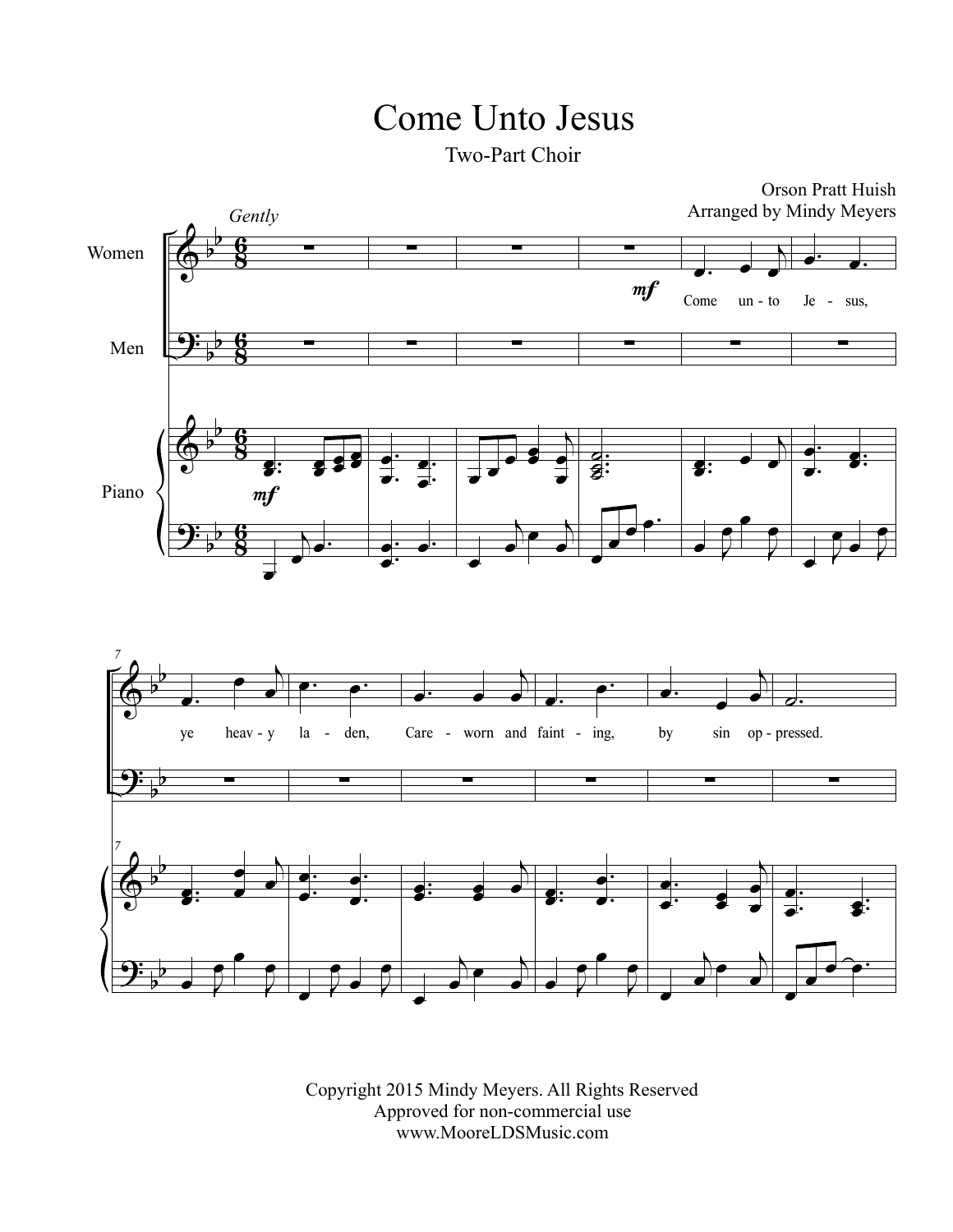



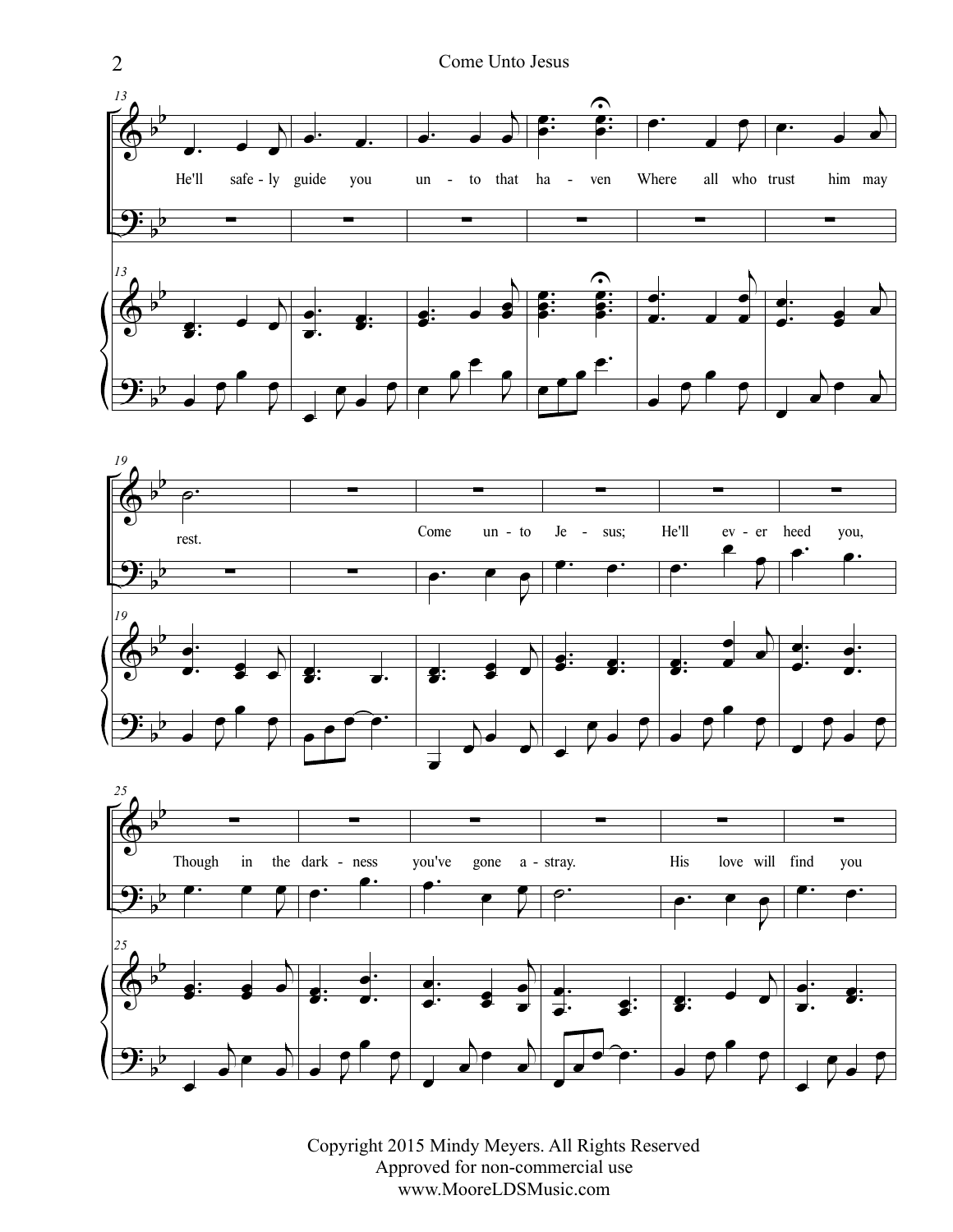

Copyright 2015 Mindy Meyers. All Rights Reserved Approved for non-commercial use www.MooreLDSMusic.com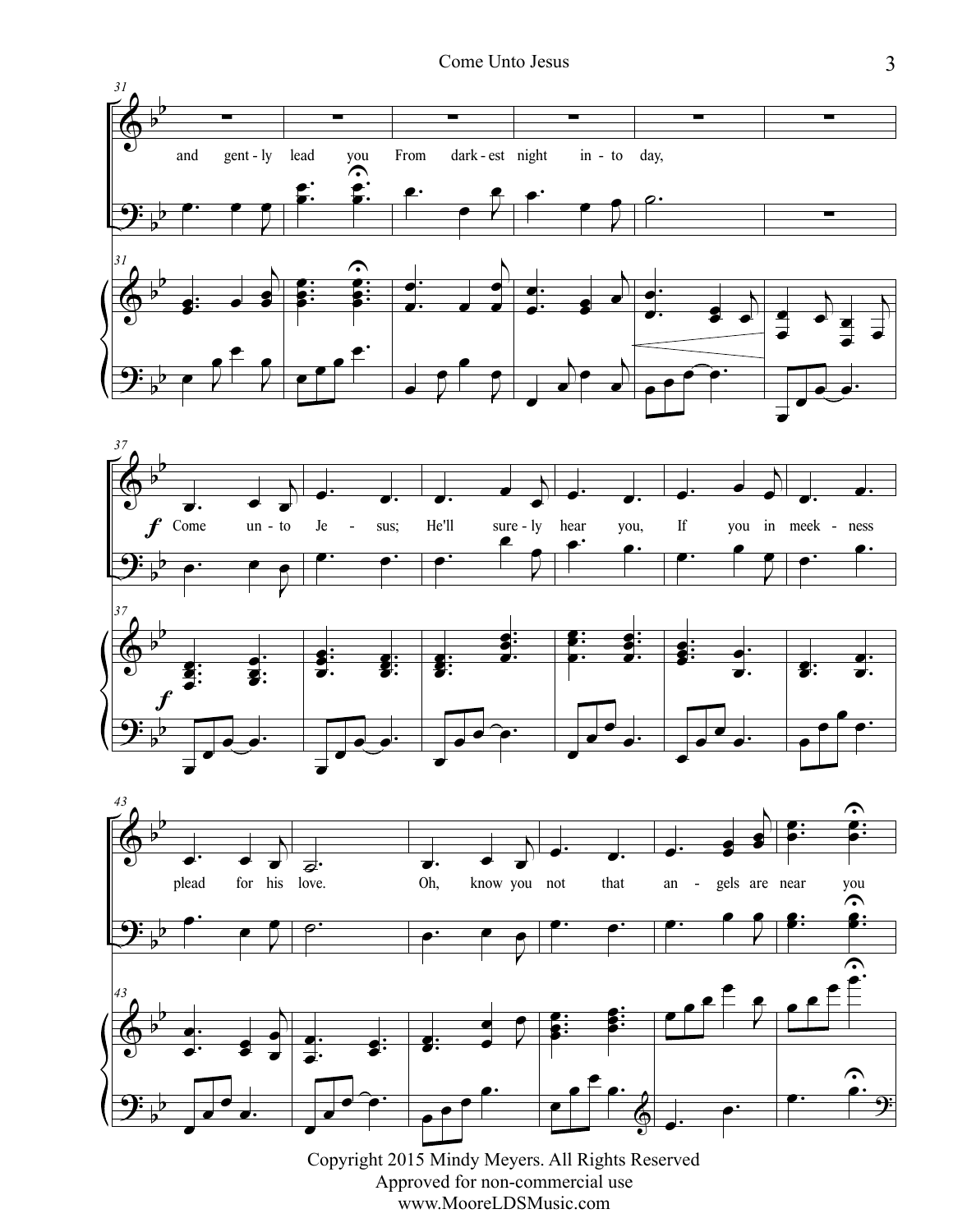